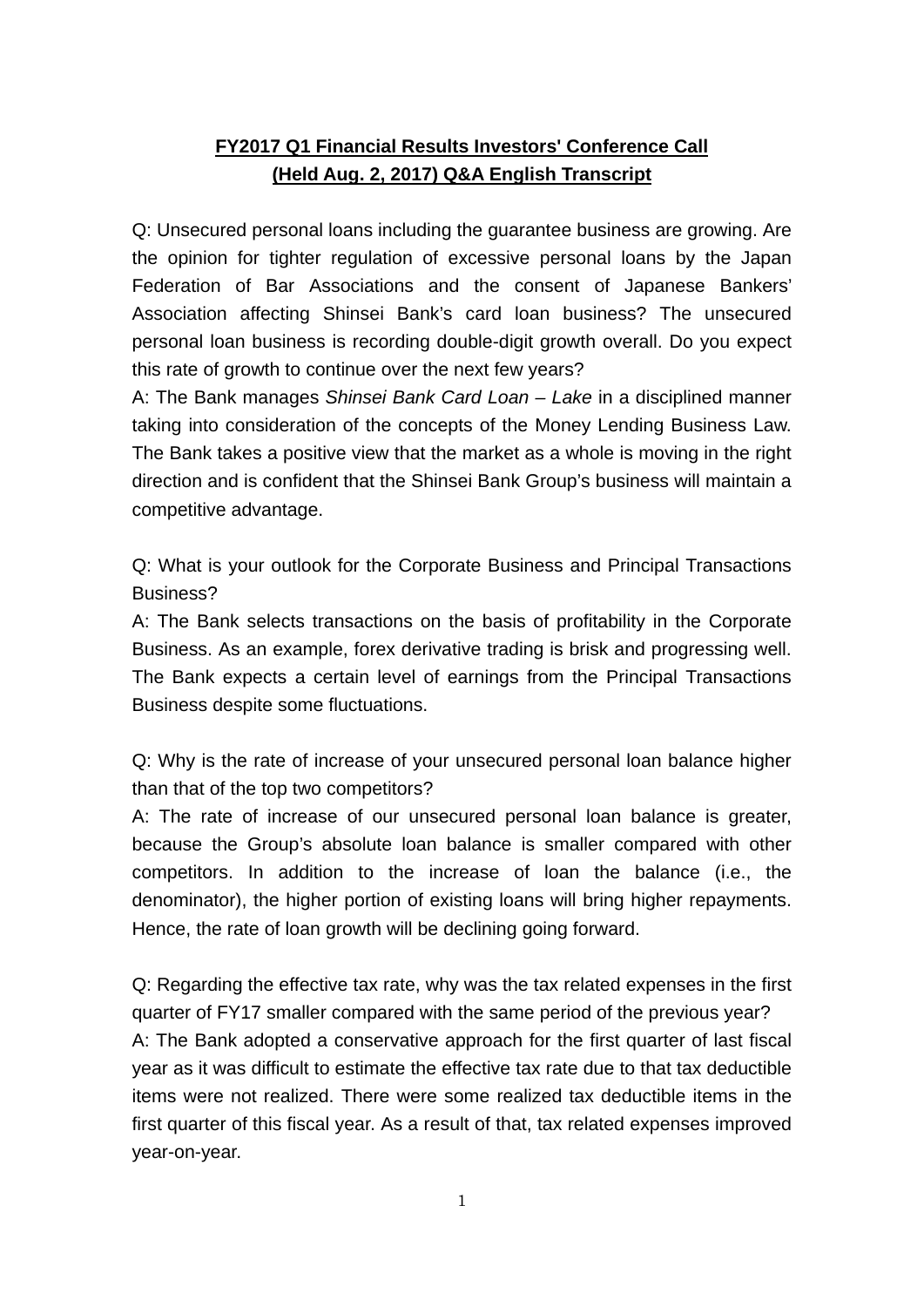Q: Why did consolidated specific reserves for loan losses decline by ¥8.6 billion? A: Because it was used.

Q: The specific reserve for loan losses (parent) of ¥4.1 billion recorded at the end of March 2017 was removed at the end of June 2017. What was this reserve?

A: Reserve for other assets. It was null as of the end of June 2017, because it was used. It has no impact on the income statement of the first quarter of FY17.

Q: You previously explained that the net credit cost for unsecured personal loans would increase in the first quarter of FY17 due to revision of the reserve ratio. The increase in net credit cost for unsecured personal loans was significantly higher than in the first quarter of the previous fiscal year. Can you explain why, and what is your outlook for net credit cost?

A: The net credit cost ratio is higher than a year ago, but the Bank will control it in the 4.5%–5.0% range on a full year basis.

Q: The number of claims was down sharply. How long must this decline continue before you write back the reserve for losses on repayments of past interest overpayments?

A: One reason for the drop in the number of claims is the effect of law firms whose advertising exposure has been reduced. The Bank is monitoring the situation carefully and is thus unable to comment at this stage on the timing of write back of reserve for losses on repayments of past excess interest payments.

Q: Is any part of the increase in net interest income a one-time gain? A: Basically, the Bank does not think there were any one-time gains, because it is steadily accumulating assets centered on growth businesses.

Q: What is your outlook for growth of unsecured personal loans? A: The Bank's initial forecast is annual growth of around 8%.

Q: Regarding "Others" in the Financial Results on page 4 of the presentation materials, considering your full-year plan of ¥2.0 billion cost, what other one-time factors are you taking into account as there should be some costs for